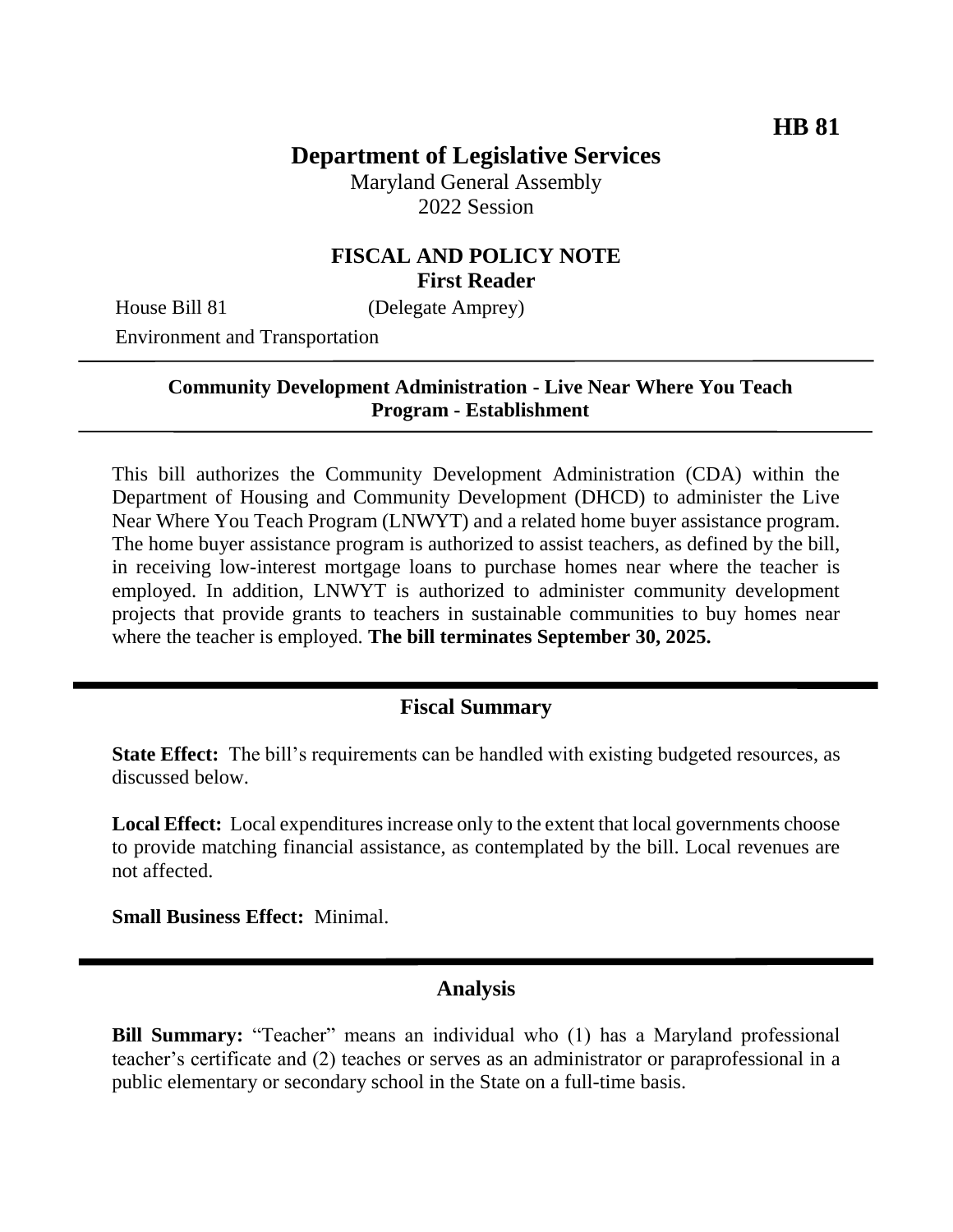#### *Home Buyer Assistance Program*

CDA may administer a home buyer assistance program that (1) assists teachers to receive low-interest mortgage loans, with down payment and closing cost assistance options, for the purchase of homes near where the teacher is employed; (2) coordinates with, and matches where appropriate, similar programs offered by private employers and county and municipal governments to maximize the total amount that teachers can receive under the program; and (3) utilizes available funding sources.

CDA may (1) allow home buyers to utilize the loans for the purchase of newly constructed or existing homes; (2) require a home purchased under the program to be occupied by the home buyer as a principal residence; and (3) utilize available funding sources.

CDA may facilitate the marketing of the program with specified entities, as specified, and must adopt regulations to carry out the bill's provisions relating to this program. Annually, by December 31 each year, DHCD must report to the General Assembly on the program.

## *Live Near Where You Teach Program – Community Development Projects*

Under LNWYT, CDA may administer community development projects that (1) are in sustainable communities and (2) provide teachers with financial assistance in the form of grants to buy homes near where the teacher is employed.

A community development project administered under these provisions is not subject to existing requirements that part of the housing be occupied by families of limited income. CDA must adopt regulations to implement LNWYT.

## **Current Law:**

## *Live Near Your Work Program*

CDA must administer the Live Near Your Work home buyer assistance program that (1) assists home buyers to receive low-interest mortgage loans, with down payment and closing cost assistance options, for the purchase of homes near their workplace and (2) coordinate with, and match where appropriate, similar programs offered by private employers and county and municipal governments so as to maximize the total amount that home buyers can receive under the program. CDA must (1) allow home buyers to use the loans for the purchase of newly constructed or existing homes and (2) require a home purchased under the program to be occupied by the home buyer as a principal residence.

HB 81/ Page 2 In addition, CDA must facilitate the marketing of the program with private employers, county and municipal governments, and, where appropriate, other units of State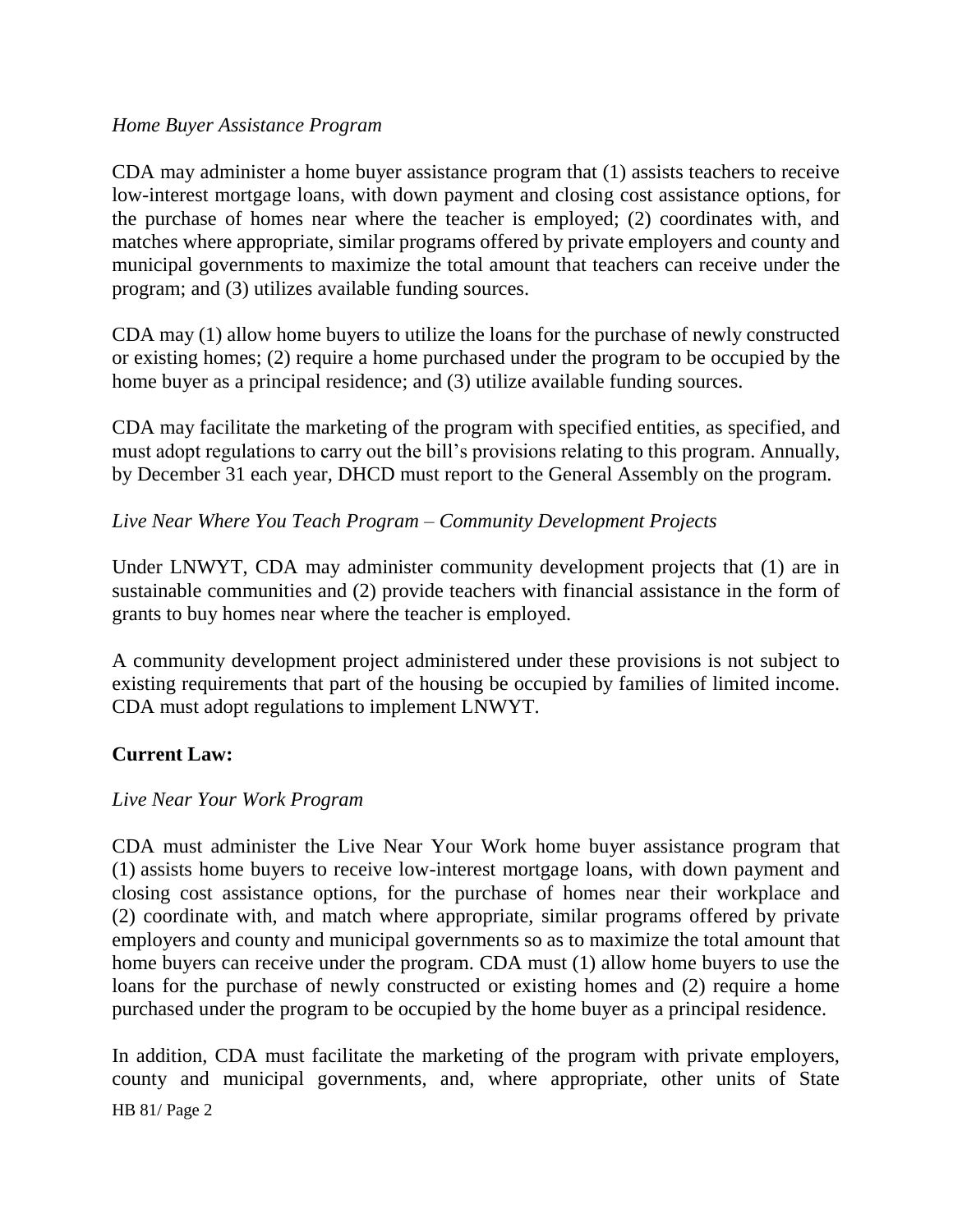government and nonprofit organizations. CDA must also adopt regulations to implement the program.

## *Live Near Your Work Program – Community Development Projects*

CDA must administer community development projects that (1) are in sustainable communities and (2) provide employees with financial assistance in the form of grants to buy homes near their workplaces. A community development project administered pursuant to these provisions is not subject to specified provisions that require that part of the housing be occupied by families of limited income.

## *Community Development Projects – Generally*

A project qualifies as a community development project if it meets specified housing, infrastructure, and facilities requirements that promote sound community development. A project qualifies as a public purpose project if it is undertaken with the financial assistance of CDA or the assistance of federal low-income housing credits authorized by the Internal Revenue Code and is (1) eligible wholly or partly for federal low-income housing credits or (2) in a location designated as a distressed area by the Secretary of Housing and Community Development. A project qualifies as a rental housing project if (1) its purpose is to acquire, construct, or rehabilitate real property or all or part of a building or improvement that will be occupied by households of limited income and (2) a portion of the rental units in the project are set aside for households of lower income for the greater of 15 years or the number of years required by federal law.

A community development project may include specified public or private facilities that are not needed to support housing if they are less than a substantial part of the project or if the Secretary of Housing and Community Development finds that they will promote sound community development.

## *Live Near Your School Program*

Chapter 247 of 2021 authorized CDA to administer the Live Near Your School (LNYS) program and a related home buyer assistance program. The home buyer assistance program is authorized to assist current students and recent graduates in receiving low-interest loans to purchase homes near the public institution of higher education attended by the individual. LNYS is authorized to administer community development projects that provide current students and recent graduates with grants to buy homes in sustainable communities that are near the school attended by the student or graduate. The program terminates September 30, 2024.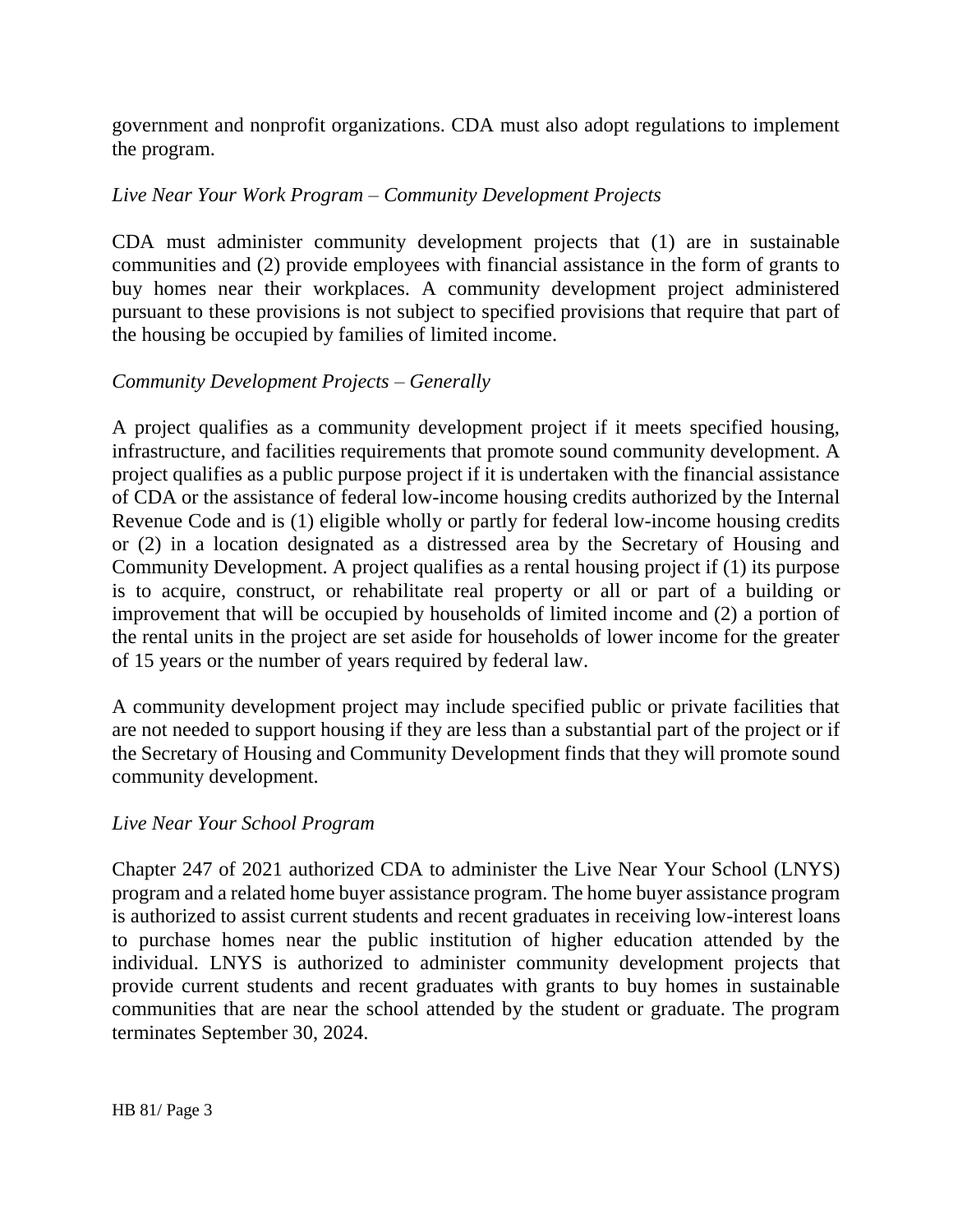#### *Maryland Mortgage Program*

The Maryland Mortgage Program (MMP), administered by CDA, provides below-market, fixed-rate mortgages through private lending institutions to low- and moderate-income households. The program is financed through the sale of mortgage revenue bonds, targeted to first-time homebuyers, and includes eligibility limits on both household income and the cost of the home. MMP has annual income requirements limiting who can apply for a loan through the program. Income requirements vary by location and whether the home is in a "targeted area."

House Keys 4 Employees, a program within MMP, offers qualified homebuyers up to \$2,500 in additional down payment and closing cost assistance in the form of a no-interest deferred loan. To qualify for the program, homebuyers must be employed by a participating program partner and meet specified criteria established by the partner.

#### *Sustainable Communities*

A sustainable community is defined as a part of a priority funding area that (1) is designated by the Smart Growth Subcabinet on the recommendation of the Secretary of Housing and Community Development; (2) has been designated as a Base Realignment and Closure Revitalization Incentive Zone; or (3) has been designated a transit-oriented development.

Chapter 759 of 1997 established that State spending on certain growth-related activities must be directed to priority funding areas. Growth-related projects include most State programs that encourage or support growth and development such as highways, sewer and water construction, economic development assistance, and State leases or construction of new office facilities. Priority funding areas include all municipalities that existed in the State in 1997; areas inside the Washington Beltway and the Baltimore Beltway; and areas designated as enterprise zones, neighborhood revitalization areas, heritage areas, and certain industrial areas. Areas that were annexed by a municipality after 1997 may also be designated priority funding areas, as long as the areas satisfy specified requirements in statute generally related to density, water and sewer access, and other related factors.

**State Fiscal Effect:** DHCD advises that LNWYT is substantially similar to the existing House Keys 4 Employees Program. DHCD notes that, among other organizations, schools and school systems are eligible participating employers and that current partner employers include the following public school systems: Baltimore City Public Schools, Calvert County Public Schools, and Charles County Public Schools. Because the program contemplated by the bill is nearly identical to one that DHCD already administers, DHCD can implement the bill with existing budgeted resources.